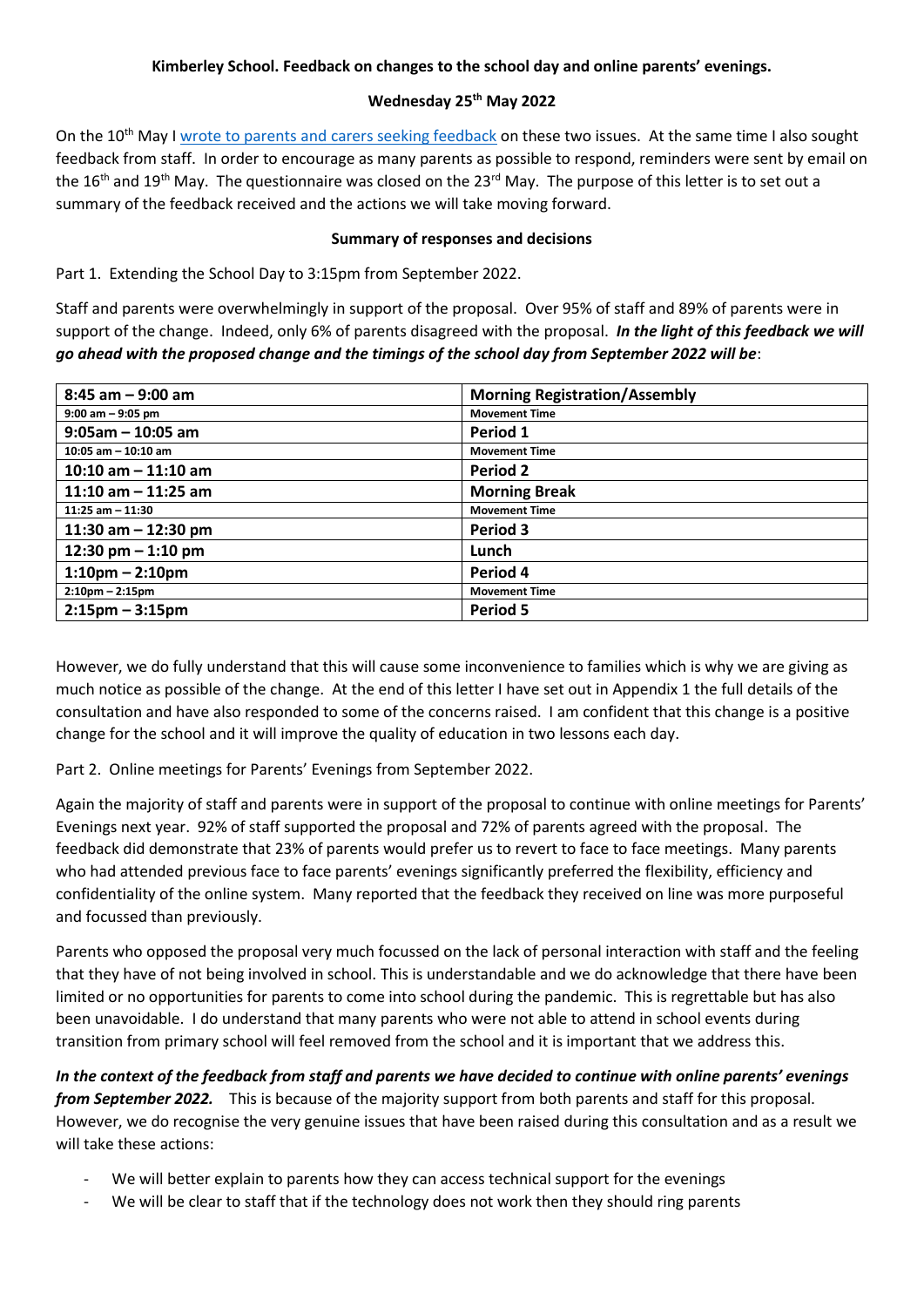- We will remind all parents that they can contact teachers after parents' evenings if they feel that they needed more time than the allotted five minutes.
- Year 7 parents have an opportunity to have a one to one meet with tutors during the Autumn Term. This will take place in school and will be face to face. As parents only have one meeting on this evening we can organise this so that the meeting is confidential. We think this is an important opportunity for new Year 7 parents to meet tutors face to face at the start of a child's time at Kimberley.
- With the exception of this Year 7 tutor meeting, all other one to one parents' evenings will be online.
- All other parent events will revert to face to face and in school. This will include: Year 6 induction events, Year 9 Options Evening, Year 10 Success at GCSE evening, Year 11 Sixth Form Open Evening and Year 11 Accelerating Progress Evening, and Year 12 and 13 information evenings.
- In the Autumn Term we will hold an open morning and open afternoon and will invite parents into school to have a tour of the school so that they can understand how the school operates throughout the day. I am hoping that this will give parents who have joined the school since the start of the pandemic the opportunity to see the school in operation. I will contact parents in advance to set out how this will work.

Thank you to those of you who gave the time to feedback on this complex issue. At the end of this letter I have set out in Appendix 2 the full details of the consultation and have also responded to some of the concerns raised

I will, of course, contact you to remind you of these changes later in the year and will also update the school website to ensure that you have accurate access to the information you need.

#### Andrew George

## 25th May 2022

# **Appendix 1. Proposal to extend the school day to 3:15 pm by introducing movement time at the start of period 1 and period 3.**

## Staff consultation.

- 1. All staff were given the opportunity to feedback on this proposal
- 2. Staff were told that if they supported the proposal then they did not have to respond.
- 3. 23 staff responded. 22 staff with the proposal. Only 1 disagreed with the proposal
- 4. Reasons staff gave in support of the proposal included:
	- a. Makes complete sense. It is currently physically impossible for students to arrive on time to periods 1 and 3.
	- b. It removes excuses for lateness at the start of periods and 1 and 3
	- c. It does not impact on teacher workload
	- d. It means that period 1 and period 3 will now be a full teaching hour
	- e. Should improve punctuality to lessons and should minimise disruption at the start of these lessons
	- f. A calmer start to periods 1 and 3 can only be a positive step
	- g. The changeover time will give me time to prep for the lesson giving out books/resources etc.
	- h. It will provide time to line up classes and have a more settled start
- 5. Reasons given for disagreeing with the proposal
	- a. It would be better to add the ten minutes to lunchtime. *Response. In the original consultation we set out that we had considered this but had discounted it because we did not see how it would improve the quality of education. Indeed, given the challenge of supervising 1400 students during lunchtime we are concerned that extending lunchtime could actually be of detriment to lessons in the afternoon.*
	- b. Could we start the day earlier and still finish at 3:05? *Again we did consider this option and discounted it. Two years ago the school gates closed at 8:50 am and now they close at 8:40 am. We have already moved the start of the day back 10 minutes and this has impacted on some families and staff childcare arrangements. Because of this we are reluctant to change the timing of the start of the day again.*

#### Parent Consultation

- 6. 248 parents responded to this part of the consultation. All age groups of students were represented
- 7. 6% disagreed with the proposal.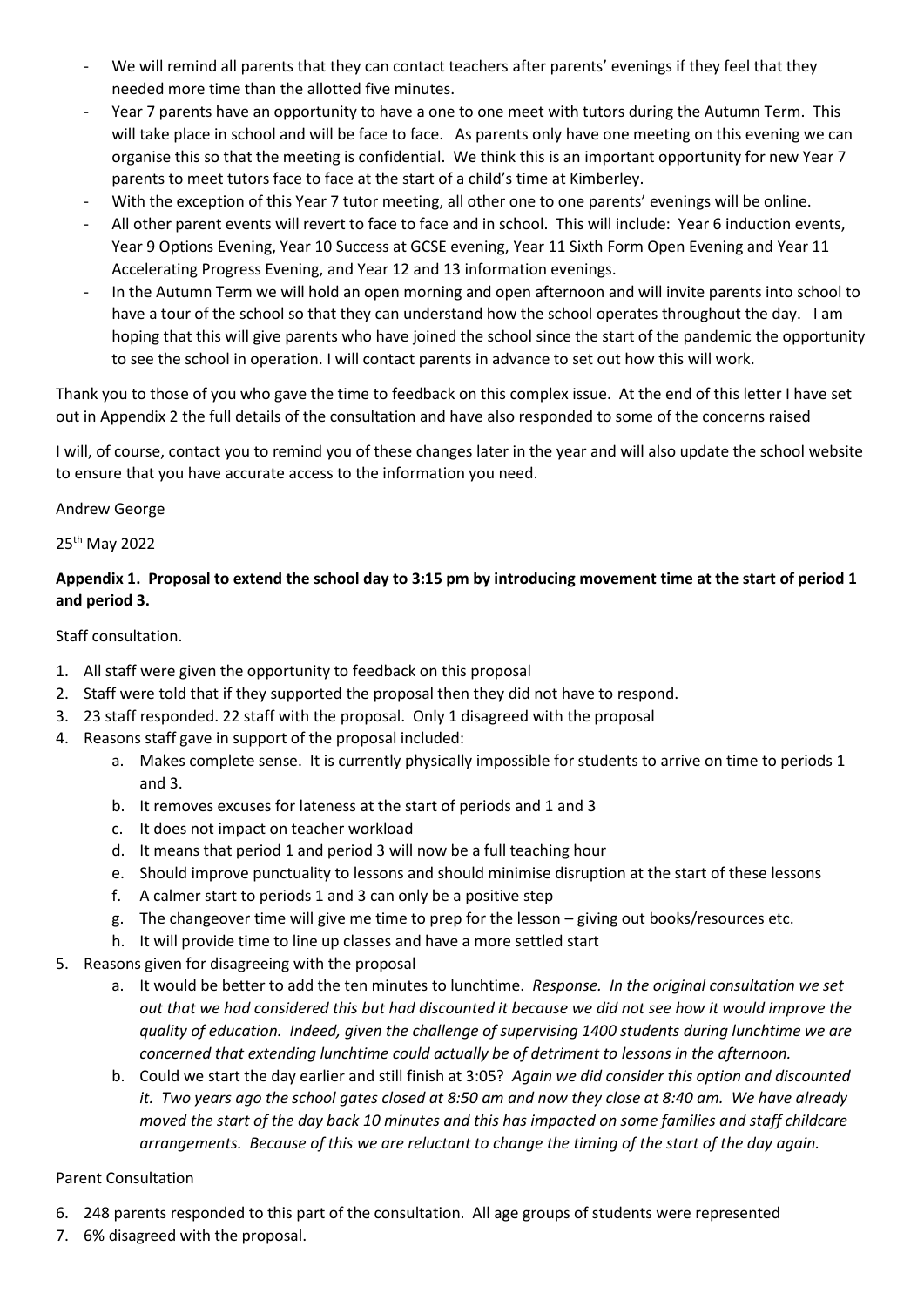- 8. 89% agreed with the proposal.
- 9. 5% neither agreed or disagreed.
- 10. Parents who agreed were not asked why they agreed.
- 11. Of the parents who disagreed the main reasons cited were:
	- a. I agree with the idea of extending the school day but you haven't asked about starting the day 10 minutes earlier. *Response – please see response to 5b*
	- b. The ratio of 25 hrs of lessons in a 32.5 hour week seems low. *Response – taking into account tutor time there are actually 26.25hrs of lessons. Tutor time is a part of the day and students do follow a curriculum in this time. Most schools will follow a timetable of 5 hours of subject lessons a week.*
	- c. This will cause problems because of the timings of the bus that my child catches/This will mean that older siblings will not be able to collect younger siblings from primary schools. *Response – there 4 responses out of 287 that referred to this inconvenience. It is an inevitable consequence of the government's policy that this will cause some inconvenience for some families and this will be the case if we change either the start or end of the school day; this is why we are giving families as much notice as possible. The response in 5b sets out why we are not proposing to start the school day any earlier.*
	- d. *Adding movement time is not adding lesson time. Response – this issue was raised by 3 parents. Currently, It is impossible for students to move from one area of the school to another and arrive on time for periods 1 and 3. Even when walking at a brisk pace, it can take more up to 5 minutes to walk from one end of the site to another. Students use movement time sensibly at other times of the school day and we are confident that they will do so for periods 1 and 3. This change will increase lesson time for periods 1 and 3 and will, therefore, improve the quality of education.*

## **Appendix 2: Proposal to continue to use online meetings for parents' evenings from September 2022**

Staff Consultation. Staff were overwhelmingly supportive of the proposal with the main reasons focussing on the equity of the length of appointments across all parents and confidentially. Staff across the school report that the online meetings have had significant impact on their work/life balance.

- 12. 74 staff responded to the consultation.
- 13. 92% agreed or strongly agreed with the proposal. 66% strongly agreed
- 14. 5% disagreed with the proposal. 1% strongly disagreed
- 15. 3% neither agreed or disagreed.
- 16. Staff gave many reasons why they support this proposal. Many staff commented on how the confidentiality of the online meetings had improved the quality of feedback they felt able to give. The reasons they gave included:
	- a. They had had positive feedback from the majority of parents
	- b. No-one goes over the allotted time. When this happens in face to face meetings it impacts on other teachers and parents
	- c. Key points can be shared within the available time.
	- d. It means that meetings are more focussed
	- e. It gives flexibility for staff with young children to work from home if needed
	- f. It is confidential. In face to face parents' evenings other parents and students can overheard what is being said
	- g. The confidentiality means that I feel like I can have a more honest and detailed conversation with parents
	- h. I do miss having a more personal interaction but the meetings are far easier to manage online and I am able to have more confidential conversations than I was previously
	- i. The strict timings mean that I can make comments much more purposeful
	- j. The online meetings have removed a lot of stress from my job as I can be more flexible in terms of childcare
	- k. Evenings finish on time and I do not face a long journey home, batting traffic in school before I leave. I am definitely less tired the following day
	- l. I can still share students work in the online meetings
	- m. Environmental impact must be significant with less cars travelling to school that evening
	- n. There is no queue-jumping and other parents do not miss out because some take much longer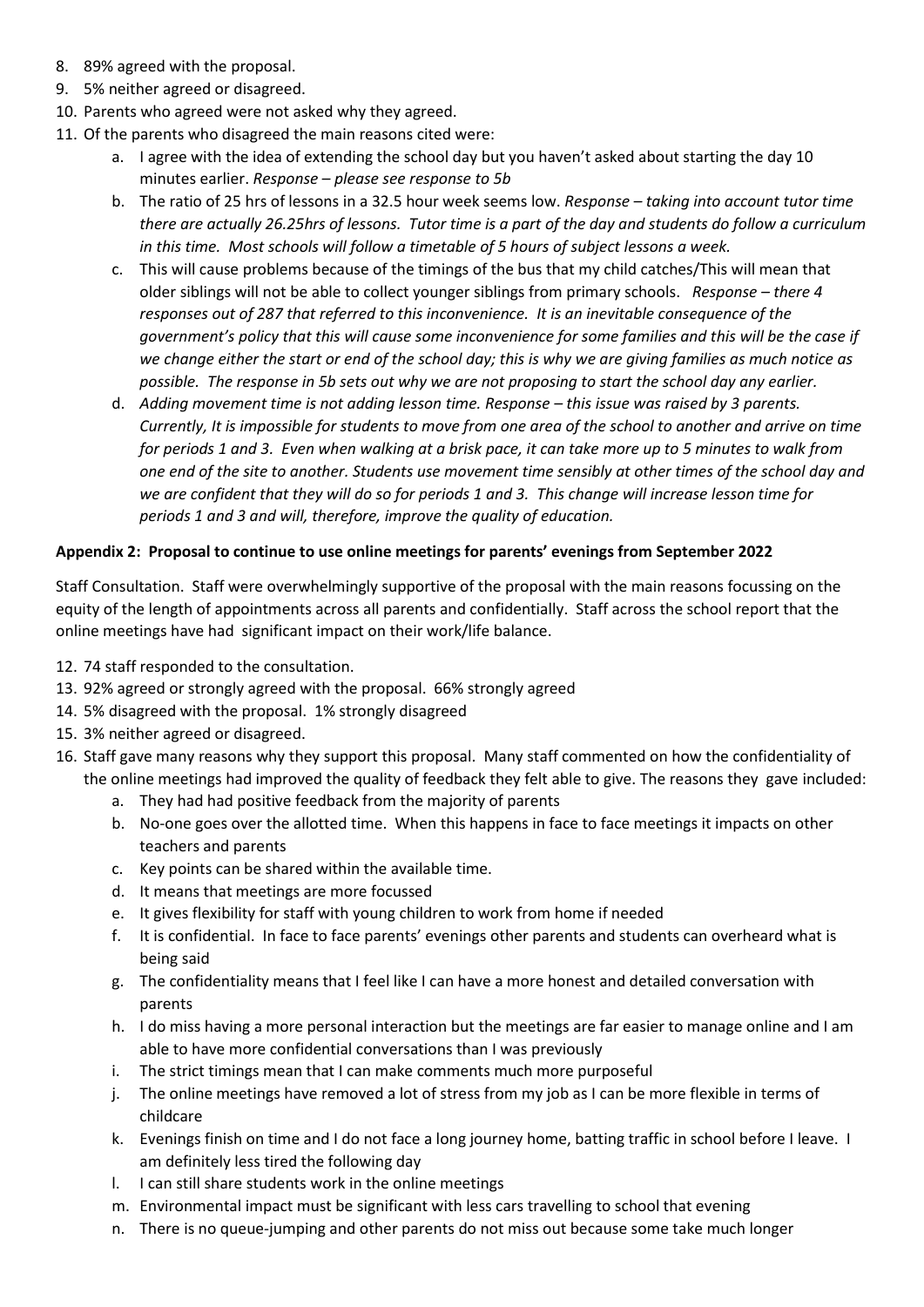- o. There is higher attendance because some parents can now fit these meetings in around their work commitments
- p. If more time is needed I can arrange to phone the parent at a different time.
- q. I can make better use of the time between appointments. This is not the case in the hall.
- r. It is easier to prepare notes for online meetings because they are less unpredictable

17. Reasons staff gave for disagreeing with the proposal

- a. There are sometimes problems with the technology. *Response – our IT technicians are available before throughout the evening and can be contacted for support. We will review the information sent to parents before the evening so that they know who they can contact if they need support.*
- b. It is my view that feedback does not have the desired impact unless it is delivered face to face.
- c. Examples of work can be shown in face to face meetings. *Response – in both the parental and staff feedback there are examples of how staff are able to show students work in online meetings.*
- d. Both systems have their merit it's a shame the logistics won't allow us to offer both.

Parent Consultation. The overall feedback from parents was in favour of this proposal. However, in this instance there were a sizeable number of parents who did not agree

- 18. 267 parents responded to this consultation.
- 19. 72% agreed with the proposal. Indeed 48% strongly agreed with the proposal
- 20. 23% of parents disagreed. With 6% neither agreeing or disagreeing.
- 21. Reasons given for agreeing with the proposal:
	- a. Many parents talked about how much easier it was to fit this around work commitments
	- b. Many parents felt that this had helped them with childcare arrangements for younger siblings
	- c. Many parents agreed that other parent events (Year 9 options evening, Year 10 Success at GCSE evening, Sixth Form Open Evenings, Year 6 Induction Evenings should be held face to face)
	- d. Several parents felt that their child was more likely to attend online meetings with them
	- e. Many parents commented that previously they had missed appointments because their meetings or other meetings had over-ran and that this was not the case with the online system
	- f. Many commented on the environmental impact and the impact on the neighbourhood
	- g. Many parents commented on how much they preferred the confidentiality of online meetings. Previously they had been concerned that other parents or students would overhear what was being said.
	- h. Some parents had felt that face to face meetings had been chaotic as people moved from one teacher to another
	- i. Some reported that they used to lose the whole evening to parents' evening and that this is now not the case
	- j. There is no inconvenience of having to try and find a parking space
	- k. My experience has been that online feels more focussed as well as more efficient
	- l. The whole evening is a lot less stressful
	- m. Online meeting allow us to get the information we need about our daughter quickly, conveniently and privately
	- n. The online system allows us to see more teachers in a shorter amount of time
	- o. Many parents commented that if they felt the five minutes was too short then they knew that they could always contact the teacher by phone or by email
	- p. Traditional parents' evenings were always a nightmare. Please keep the system. This was a very common response from parents with older students.
- 22. Reasons given for disagreeing with the proposal
	- a. A small number of parents reported that there are sometimes technological problems. *Response- we have been using the system now for two years and the times when the technology have failed are very few and far between. We have IT technicians on site throughout the evening and we always ask teachers to phone or email parents if something goes wrong. See also response to 17a*
	- b. There were a number of parents who felt that it was harder to build a relationship and rapport with individual teachers online. *Response – I do understand this but I also contrast this with a larger number*